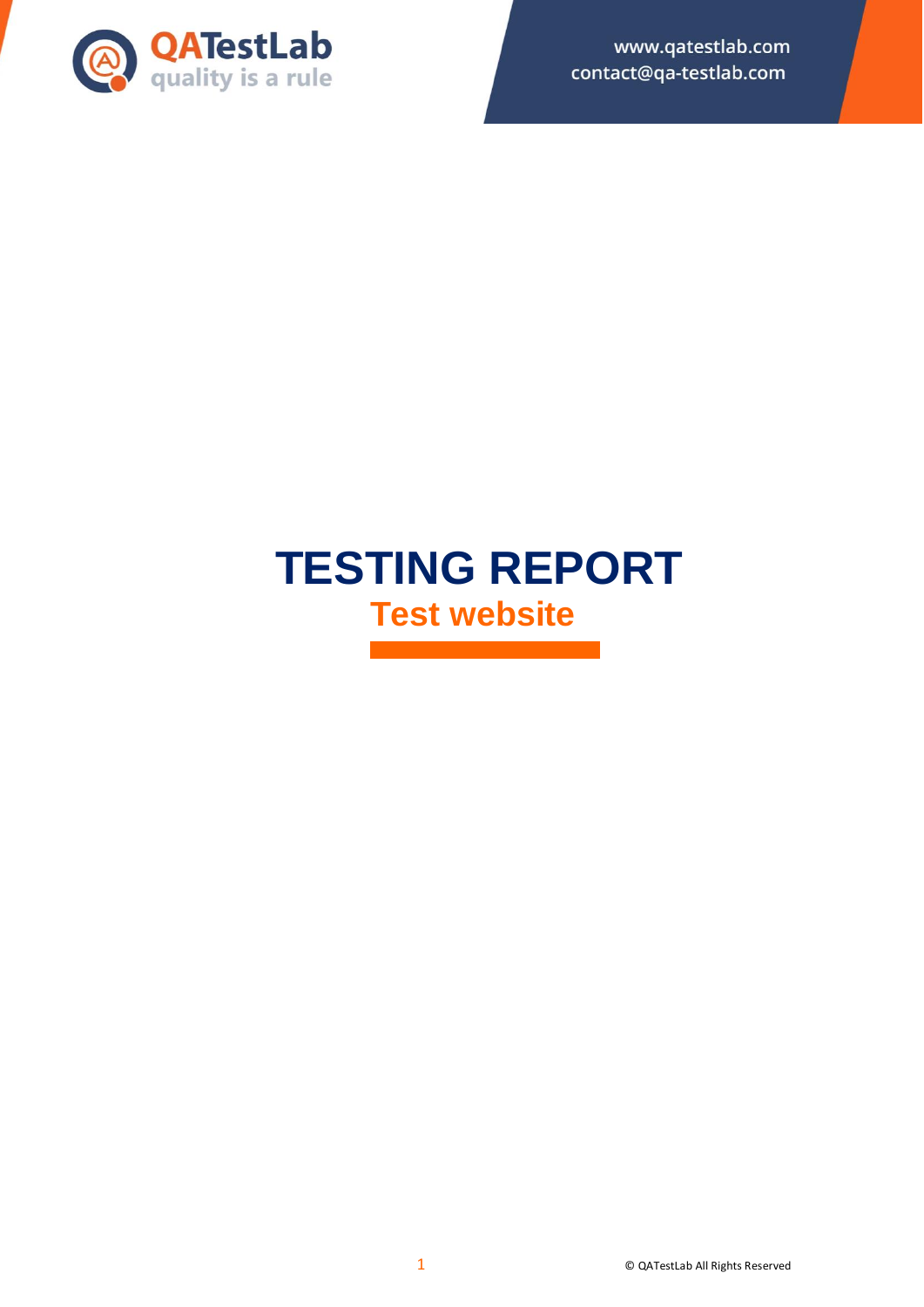

## **Table of Contents**

| <b>Introduction</b>       | 3 |
|---------------------------|---|
| <b>Project Overview</b>   | 3 |
| <b>List of Performers</b> | 3 |
| <b>History of Changes</b> | 3 |
| <b>Bug Reporting</b>      | 3 |
| <b>Testing Schedule</b>   | 3 |
| <b>Test Results</b>       | 3 |
| <b>Bug Analysis</b>       | 5 |
| <b>Reported Bugs</b>      | 5 |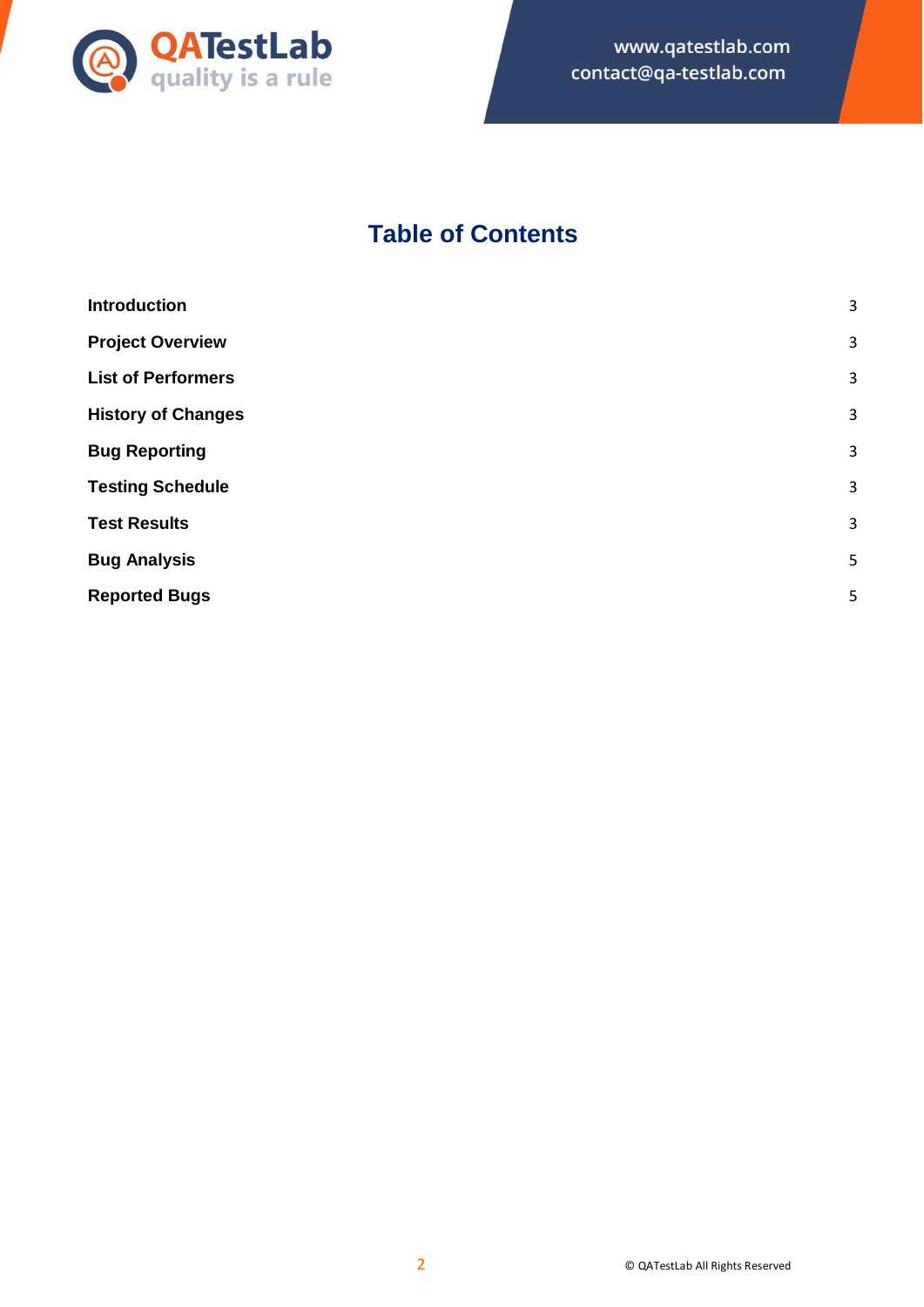

## <span id="page-2-0"></span>**1. Introduction**

This document is a report based on the results of testing of the Test website. Testing was performed on 22-24 February 2021 by the QATestLab specialists.

Performed types of testing:

- Functional testing
- Cross-browser testing
- Mobile testing
- Usability testing

## <span id="page-2-1"></span>**2. Project Overview**

Test website is a service that allows everyone to easily create a website.

#### <span id="page-2-2"></span>**3. List of Performers**

| Name     | Email                | Role        |
|----------|----------------------|-------------|
| Maksim S | $\cdot$ link $\cdot$ | QA Engineer |

## <span id="page-2-3"></span>**4. History of Changes**

| <b>Date</b> | Reason of change | Author(s) |
|-------------|------------------|-----------|
| 24/02/2021  | Draft            | Maksim S  |

## <span id="page-2-4"></span>**5. Bug Reporting**

Bugs were reported in the bug tracking system Mantis (http:/link). Detailed information about the detected defects is available in the section "Bug Analysis".

You can review the reported defects in the bug tracking system Mantis, using the following credentials for authorization:

**URL:** http://link

## <span id="page-2-5"></span>**6. Testing Schedule**

All the reported bugs were detected during 10 testing hours (22/02/2021-24/02/2021).

## <span id="page-2-6"></span>**7. Test Results**

#### **7.1 Functional Testing Results**

The site includes the following functionality:

- Templates selecting
- Adding new elements to the site
- Editing existing elements of the site
- Viewing/Saving/Publishing of the site
- Backup/Recovery of the site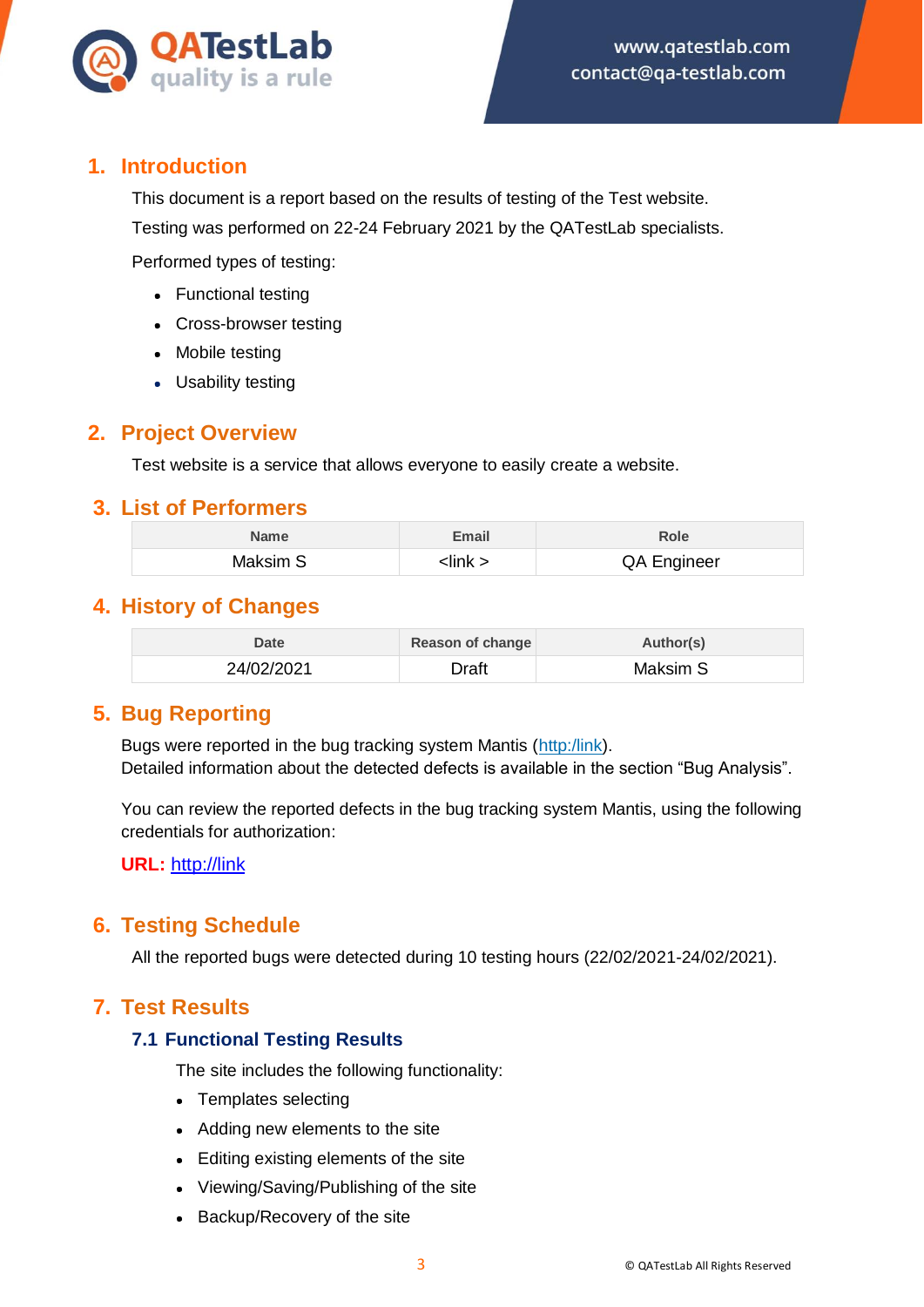

- Personal settings
- Changing the language of the site

Each of these modules required thorough testing of the data correctness depending on the user's actions.

During the functional testing, correspondence of the established system to the declared functional requirements was checked.

#### **Recommendations:**

Most of the serious defects were identified in functionality of adding and editing site elements, absence of validation for some fields and incorrectness of the "order" function.

All the defects were assigned to the project manager.

Due to the analysis of the current defects, we can recommend to optimize the work with the menu items, create additional validation and perform testing of the functionality related to the adding/editing of the elements

#### **7.2 Cross-Browser Testing Results**

During the cross-browser testing, the defects in the work with different web-content viewers were detected. So it was necessary to perform debugging and web page templates correction. The main part of the bugs is reproduced in all browsers: Chrome, Firefox, Internet Explorer 10-11.

In those versions that are no longer supported, it is necessary to put the plug for the user. It should contain text that informs about the need to update the user's browser or to use another. We recommend to make site of the common design for correct displaying in browsers that support the latest technologies.

#### **7.3 Mobile Testing**

During the testing on mobile devices, correct appearance on the screens of different resolutions (tablet, smartphone) has been verified.

Testing was conducted on major browsers for Android and iOS devices. Testing was conducted on the following devices:

- Samsung Galaxy Note 2
- Samsung Nexus 10
- Samsung Tab 3
- Samsung S4 mini
- $\bullet$  iPhone 5C
- $\bullet$  iPhone 6
- $\bullet$  iPad 4

As a result, we recommended to pay attention to the display of GUI of the site on devices with different screen resolutions: 980, 767, 640, 480 and 320.

Also, pay attention to the large amount of defects after changing the device orientation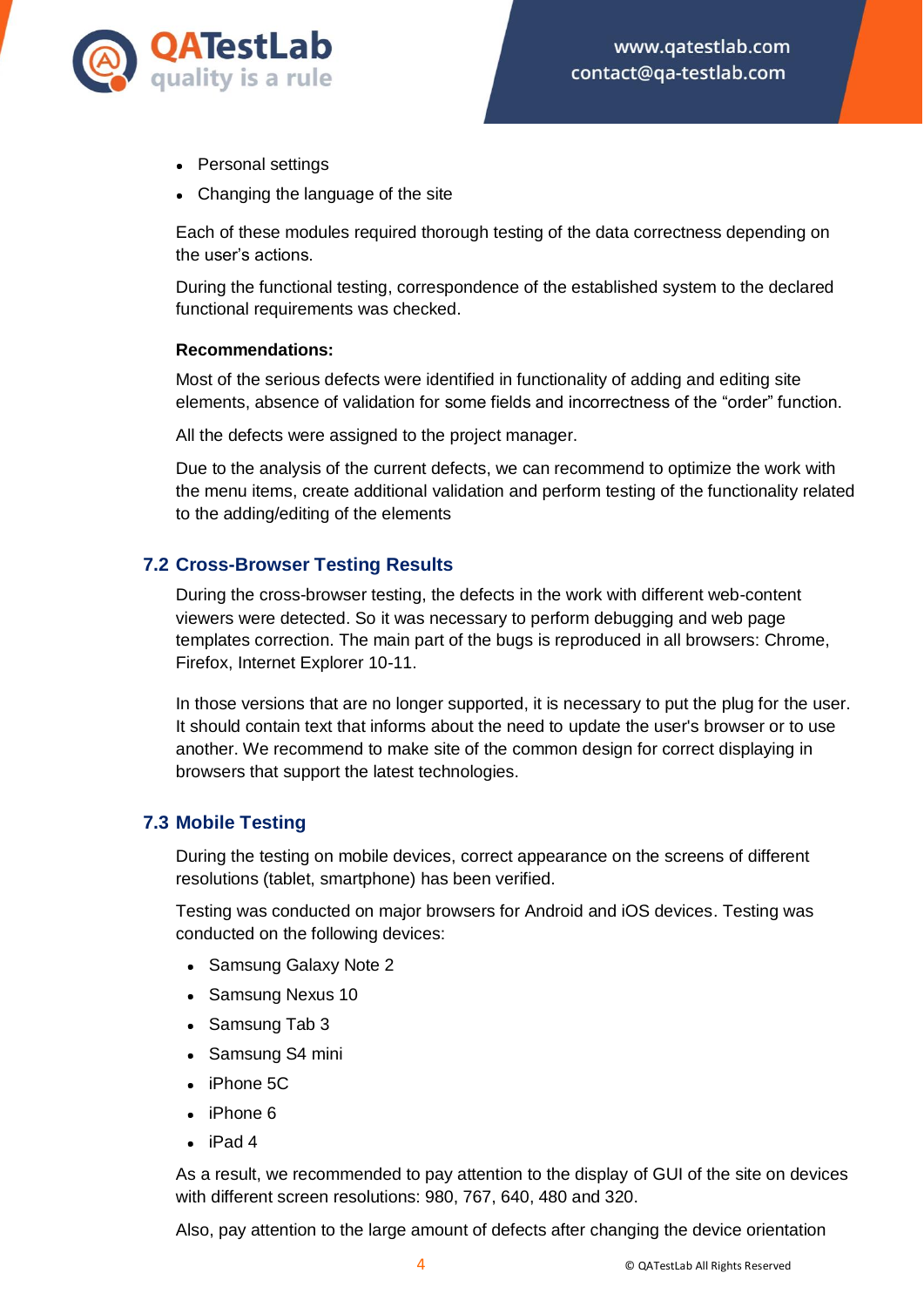

(portrait, landscape), and errors in the basic functionality of the editor.

#### **7.4 Usability Testing Results**

Possibility of comfortable usage of the service is one of the most important parts of the business logic service implementation regarding the target audience.

As a result of testing, performed by the group of professionals, several defects of the site were found. The Project Manager was informed about all the usability testing defects.

We also detected a large amount of text that is not translated. It is necessary to conduct thorough testing of the site localization in all supported languages.

## <span id="page-4-0"></span>**8. Bug Analysis**

#### **Classification of Bugs by Category**

| Category         | <b>Number</b> |
|------------------|---------------|
| GUI              | 17            |
| Functional       | 21            |
| <b>Usability</b> | 1             |
| Localization     |               |

#### **Classification of Bugs by Severity**

| <b>Severity</b> | <b>Number</b> |
|-----------------|---------------|
| Tweak           | $\mathbf{0}$  |
| Minor           | 27            |
| Major           | 16            |
| <b>Blocker</b>  |               |

## <span id="page-4-1"></span>**9. Reported Bugs**

| <b>View Issue Details</b> |                  |
|---------------------------|------------------|
| ID:                       |                  |
| Category:                 | <b>Usability</b> |
| Severity:                 | minor            |
| Reproducibility:          | always           |
| Date Submitted:           | 2021-02-24 12:11 |
| Last Update:              | 2021-02-24 18:11 |
| Reporter:                 | QATestLab        |
| Assigned To:              |                  |
| Priority:                 | normal           |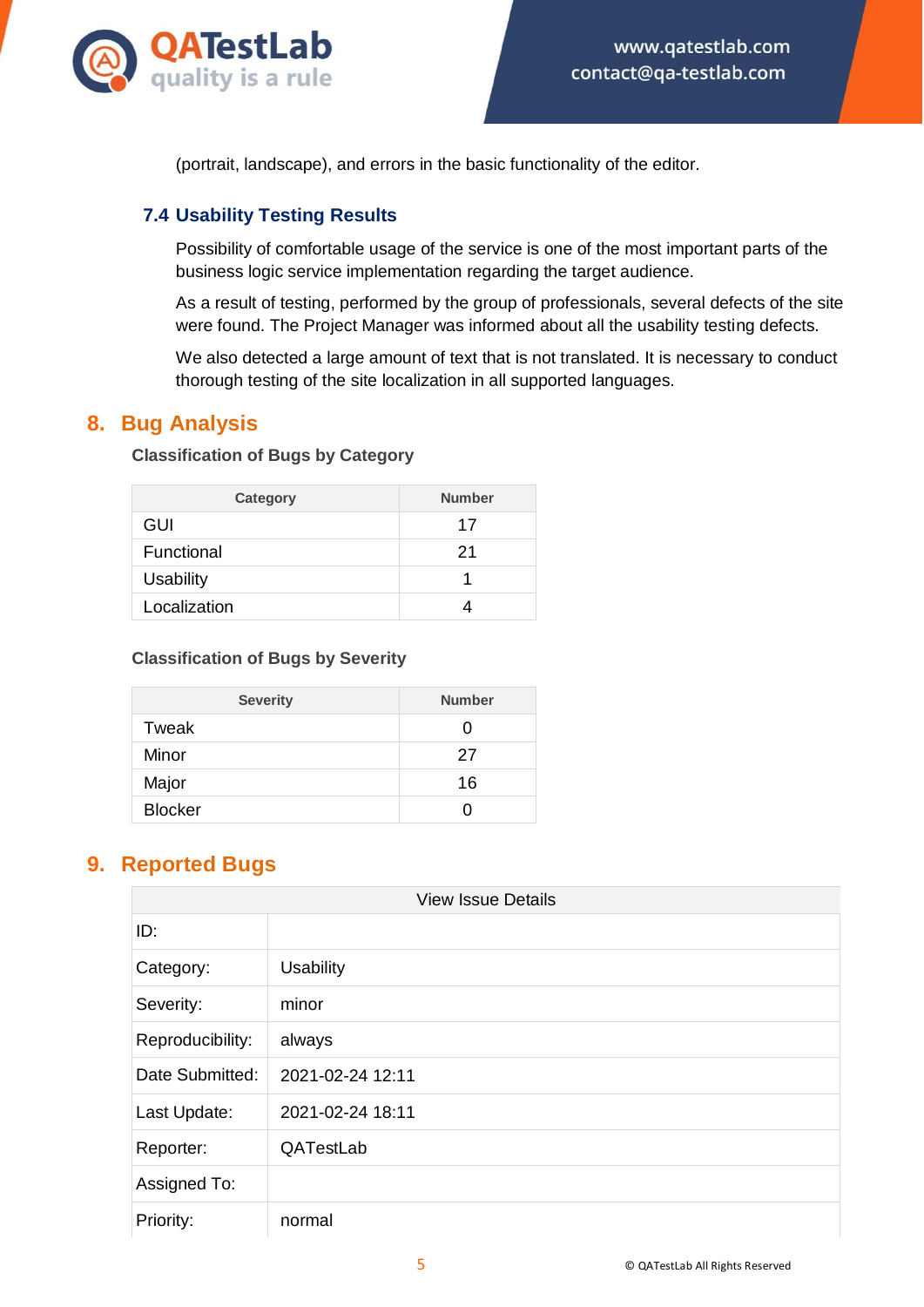

| Status:<br>Projection:     | assigned<br>none                                                                                                                                                                                                                                                                                                                                                                                                                                                                                                                                                                           |
|----------------------------|--------------------------------------------------------------------------------------------------------------------------------------------------------------------------------------------------------------------------------------------------------------------------------------------------------------------------------------------------------------------------------------------------------------------------------------------------------------------------------------------------------------------------------------------------------------------------------------------|
| ETA:                       | none                                                                                                                                                                                                                                                                                                                                                                                                                                                                                                                                                                                       |
| Resolution:                | open                                                                                                                                                                                                                                                                                                                                                                                                                                                                                                                                                                                       |
| Summary:                   | [All browsers] There is no ability to add social button immediately on<br>the inactive part of the page                                                                                                                                                                                                                                                                                                                                                                                                                                                                                    |
| Description:               | There is no ability to add social button immediately on the inactive part<br>of the page                                                                                                                                                                                                                                                                                                                                                                                                                                                                                                   |
| Steps To<br>Reproduce:     | 1. Go to the website, URL:<br>2. Select any template and navigate to the editor<br>3. Try to drag and drop any social button, for example Facebook on the<br>inactive part of the page<br>4. Pay attention that button is not added<br>5. Drag and drop any social button, for example Facebook on the active<br>part of the page and then move to inactive part of the page<br>Actual result: There is no ability to add social button immediately on the<br>inactive part of the page<br>Expected result: The user can add social button immediately on the<br>inactive part of the page |
| Additional<br>Information: | Video                                                                                                                                                                                                                                                                                                                                                                                                                                                                                                                                                                                      |

| <b>View Issue Details</b> |                  |
|---------------------------|------------------|
| ID:                       |                  |
| Category:                 | Functional       |
| Severity:                 | major            |
| Reproducibility:          | always           |
| Date Submitted:           | 2021-02-24 11:32 |
| Last Update:              | 2021-02-24 18:06 |
| Reporter:                 | QATestLab        |
| Assigned To:              |                  |
| Priority:                 | normal           |
| Status:<br>Projection:    | assigned<br>none |
| ETA:                      | none             |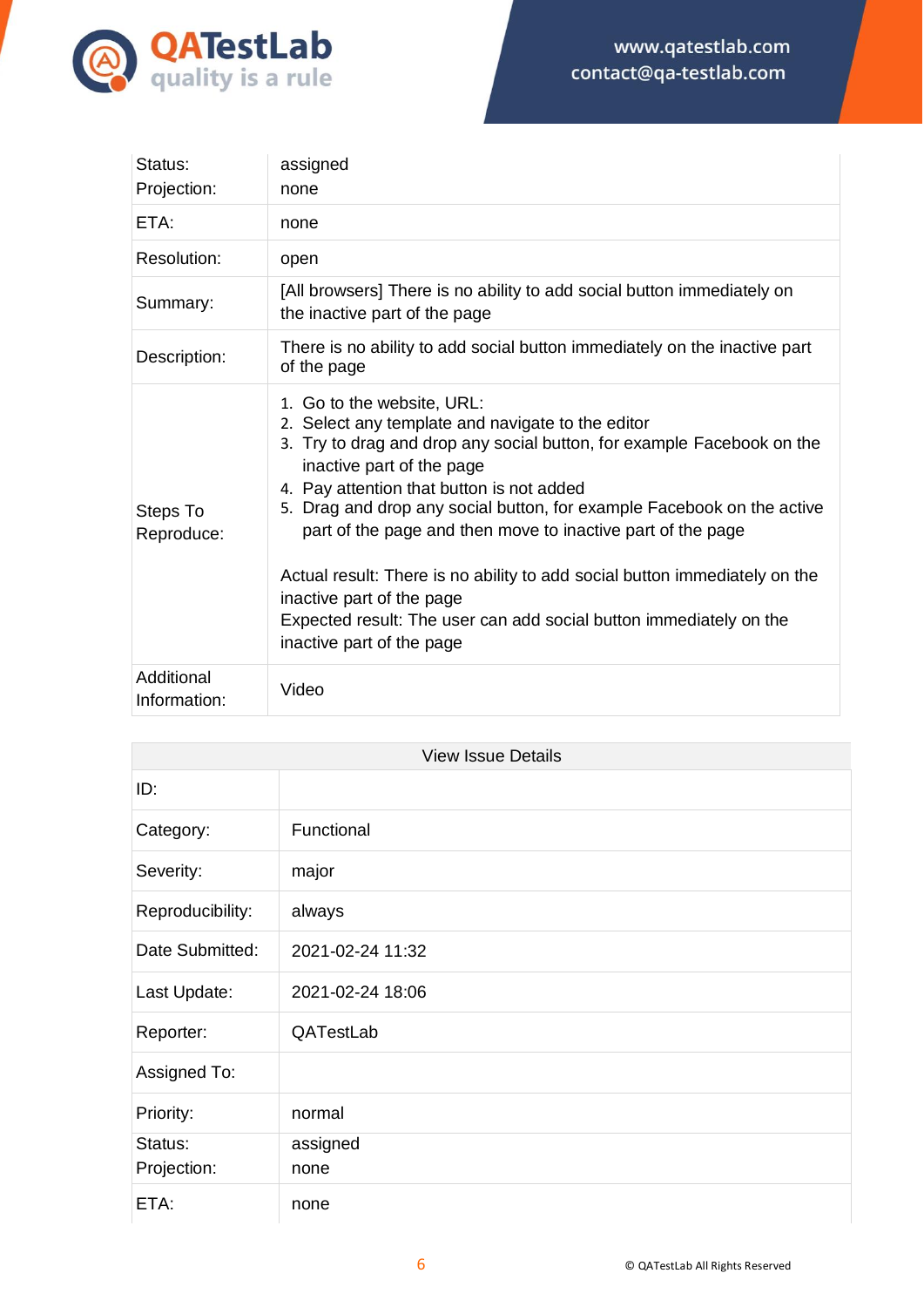

| Resolution:                | open                                                                                                                                                                                                                                                                                                                                                                                                                                                                                                                                                                          |
|----------------------------|-------------------------------------------------------------------------------------------------------------------------------------------------------------------------------------------------------------------------------------------------------------------------------------------------------------------------------------------------------------------------------------------------------------------------------------------------------------------------------------------------------------------------------------------------------------------------------|
| Summary:                   | [All browsers] It is possible to select the deleted menu items in the<br>properties of the page elements                                                                                                                                                                                                                                                                                                                                                                                                                                                                      |
| Description:               | It is possible to select the deleted menu items in the properties of the<br>page elements                                                                                                                                                                                                                                                                                                                                                                                                                                                                                     |
| Steps To<br>Reproduce:     | 1. Go to the website, URL:<br>2. Select any template and navigate to the editor<br>3. Open the dropdown list in the header and select the "Edit menu" item<br>4. Click the "+ New item" and add a new element<br>5. Delete the new element<br>6. Open the properties of any element<br>7. Click the "Show"<br>8. Pay attention to the deleted menu element<br>Actual result: It is possible to select the deleted menu items in the<br>properties of the page elements<br>Expected result: The deleted menu items are not displayed in the<br>properties of the page elements |
| Additional<br>Information: | Video                                                                                                                                                                                                                                                                                                                                                                                                                                                                                                                                                                         |

| <b>View Issue Details</b> |                                                                              |
|---------------------------|------------------------------------------------------------------------------|
| ID:                       |                                                                              |
| Category:                 | Functional                                                                   |
| Severity:                 | major                                                                        |
| Reproducibility:          | always                                                                       |
| Date Submitted:           | 2021-02-24 11:12                                                             |
| Last Update:              | 2021-02-24 17:54                                                             |
| Reporter:                 | QATestLab                                                                    |
| Assigned To:              |                                                                              |
| Priority:                 | normal                                                                       |
| Status:                   | Assigned                                                                     |
| Projection:               | none                                                                         |
| ETA:                      | none                                                                         |
| Resolution:               | open                                                                         |
| Summary:                  | [All browsers] The new menu items are displayed only for the Desktop<br>mode |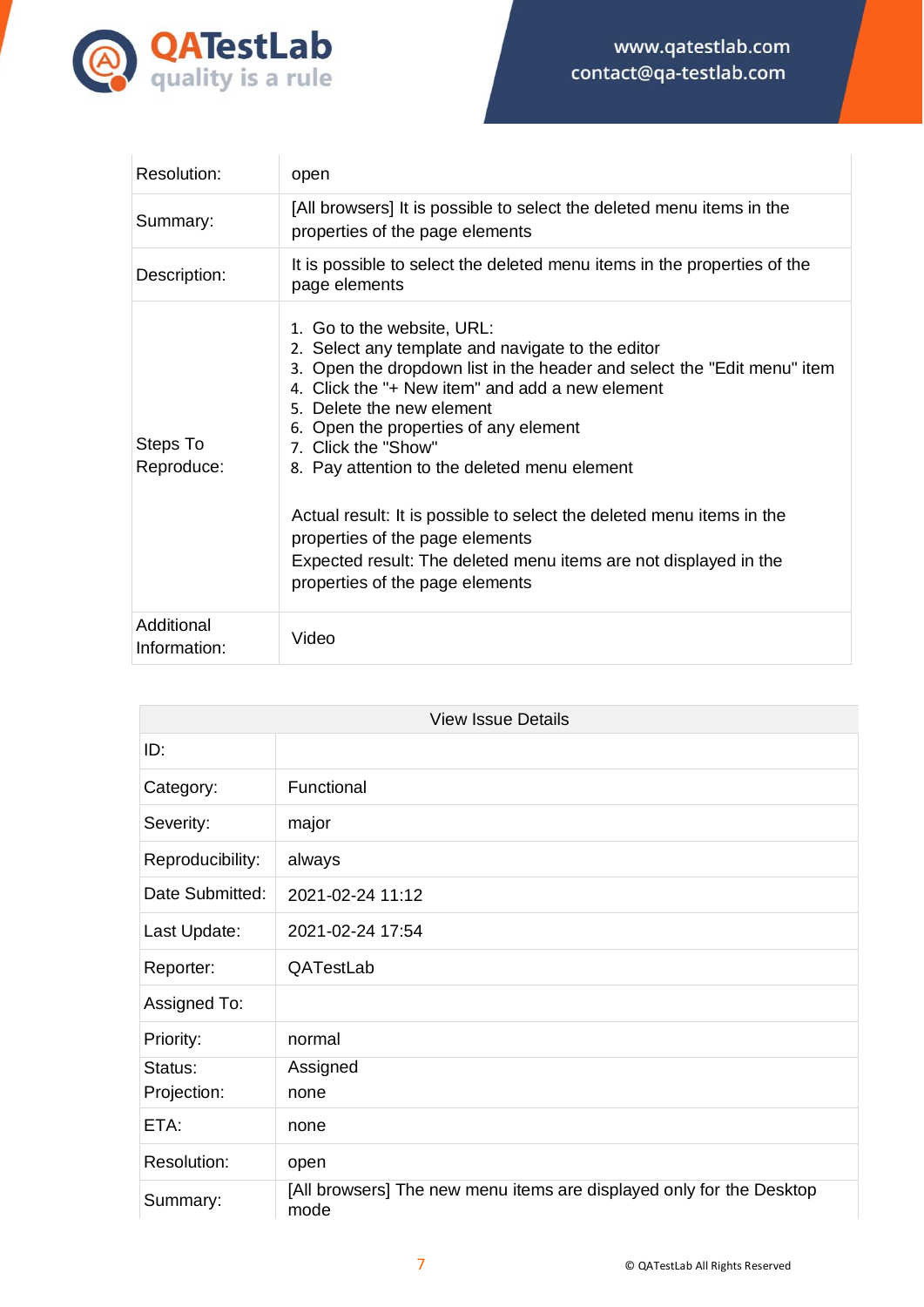

| Description:               | The new menu items are displayed only for the Desktop mode                                                                                                                                                                                                                                                                                                                                                                                                                                            |
|----------------------------|-------------------------------------------------------------------------------------------------------------------------------------------------------------------------------------------------------------------------------------------------------------------------------------------------------------------------------------------------------------------------------------------------------------------------------------------------------------------------------------------------------|
| Steps To<br>Reproduce:     | 1. Go to the website, URL:<br>2. Select any template and navigate to the editor<br>3. Open the dropdown list in the header and select the "Edit menu" item<br>4. Click the "+ New item" and add a new item<br>5. Change the device models (Wide, Desktop, Tablet, Phone)<br>6. Pay attention that menu item is displayed only for the Desktop mode<br>Actual result: The new menu items are displayed only for the<br>Desktop mode Expected result: The new menu items are<br>displayed for all modes |
| Additional<br>Information: | Video                                                                                                                                                                                                                                                                                                                                                                                                                                                                                                 |

| <b>View Issue Details</b> |                                                                                                      |
|---------------------------|------------------------------------------------------------------------------------------------------|
| ID:                       |                                                                                                      |
| Category:                 | <b>GUI</b>                                                                                           |
| Severity:                 | minor                                                                                                |
| Reproducibility:          | always                                                                                               |
| Date Submitted:           | 2021-02-24 10:41                                                                                     |
| Last Update:              | 2021-02-24 17:40                                                                                     |
| Reporter:                 | QATestLab                                                                                            |
| Assigned To:              |                                                                                                      |
| Priority:                 | normal                                                                                               |
| Status:<br>Projection:    | Assigned<br>none                                                                                     |
| ETA:                      | none                                                                                                 |
| Resolution:               | open                                                                                                 |
| Summary:                  | [All browsers] The check mark of selecting device model is always<br>displayed on the "Desktop" item |
| Description:              | The check mark of the selected device model is always displayed on the<br>"Desktop" item             |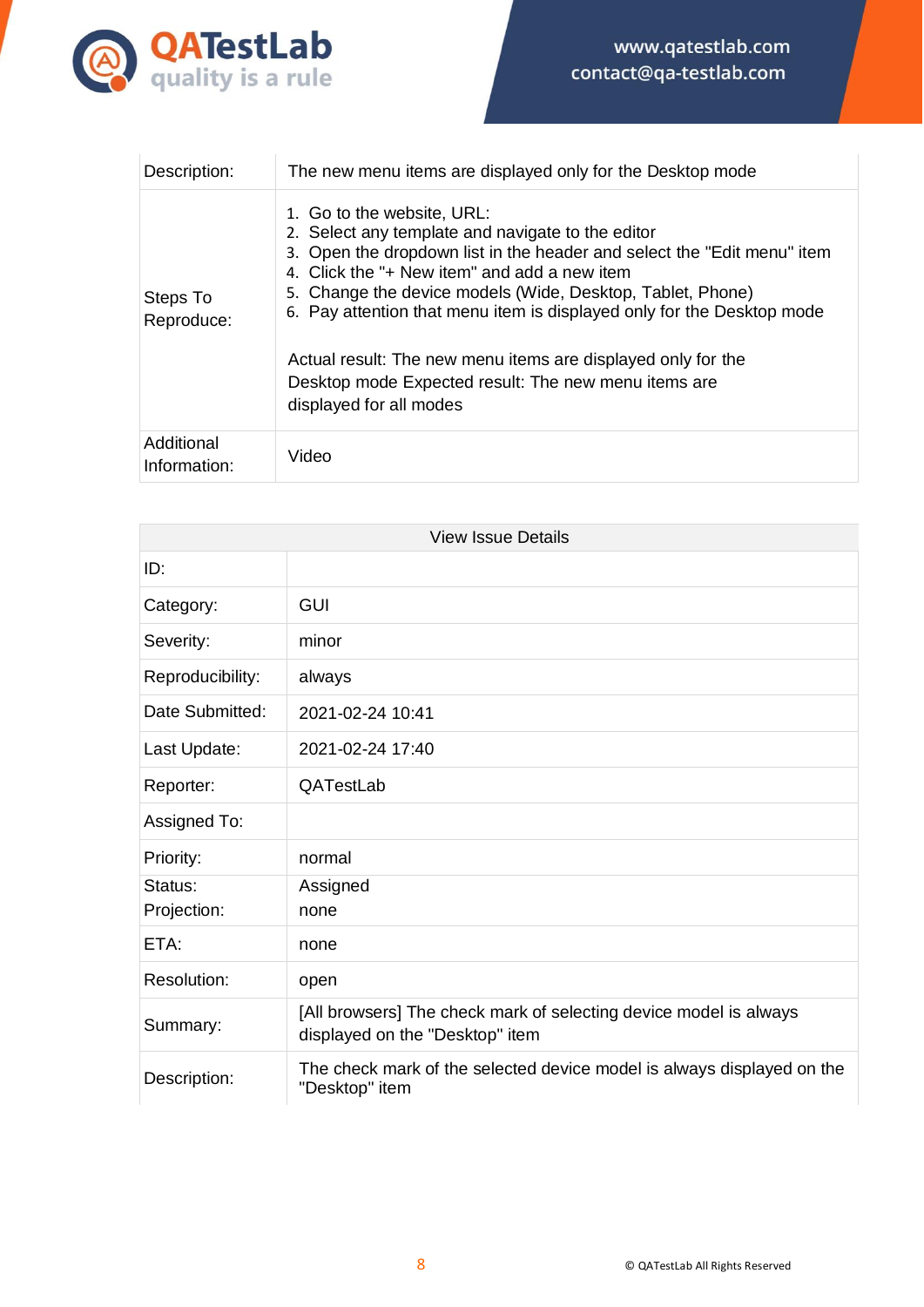

| Steps To<br>Reproduce:     | 1. Go to the website, URL:<br>2. Select any template and navigate to the editor<br>3. Change the device models (Wide, Desktop, Tablet, Phone)<br>4. Pay attention to the selected element |
|----------------------------|-------------------------------------------------------------------------------------------------------------------------------------------------------------------------------------------|
|                            | Actual result: The check mark of the selected device model is always<br>displayed on the "Desktop" item<br>Expected result: The check mark is always displayed on the selected<br>model   |
| Additional<br>Information: |                                                                                                                                                                                           |

| <b>View Issue Details</b> |                                                                                                                                          |
|---------------------------|------------------------------------------------------------------------------------------------------------------------------------------|
| ID:                       |                                                                                                                                          |
| Category:                 | Functional                                                                                                                               |
| Severity:                 | minor                                                                                                                                    |
| Reproducibility:          | always                                                                                                                                   |
| Date Submitted:           | 2021-02-23 15:56                                                                                                                         |
| Last Update:              | 2021-02-24 16:40                                                                                                                         |
| Reporter:                 | QATestLab                                                                                                                                |
| Assigned To:              |                                                                                                                                          |
| Priority:                 | normal                                                                                                                                   |
| Status:                   | Assigned                                                                                                                                 |
| Projection:               | none                                                                                                                                     |
| ETA:                      | none                                                                                                                                     |
| Resolution:               | open                                                                                                                                     |
| Summary:                  | [All browsers] Commerce - The "Error 400 Data is invalid" error is<br>displayed after creating the "System X" account with an empty form |
| Description:              | The "Error 400 Data is invalid" error is displayed after creating the "System"<br>X" account with an empty form                          |